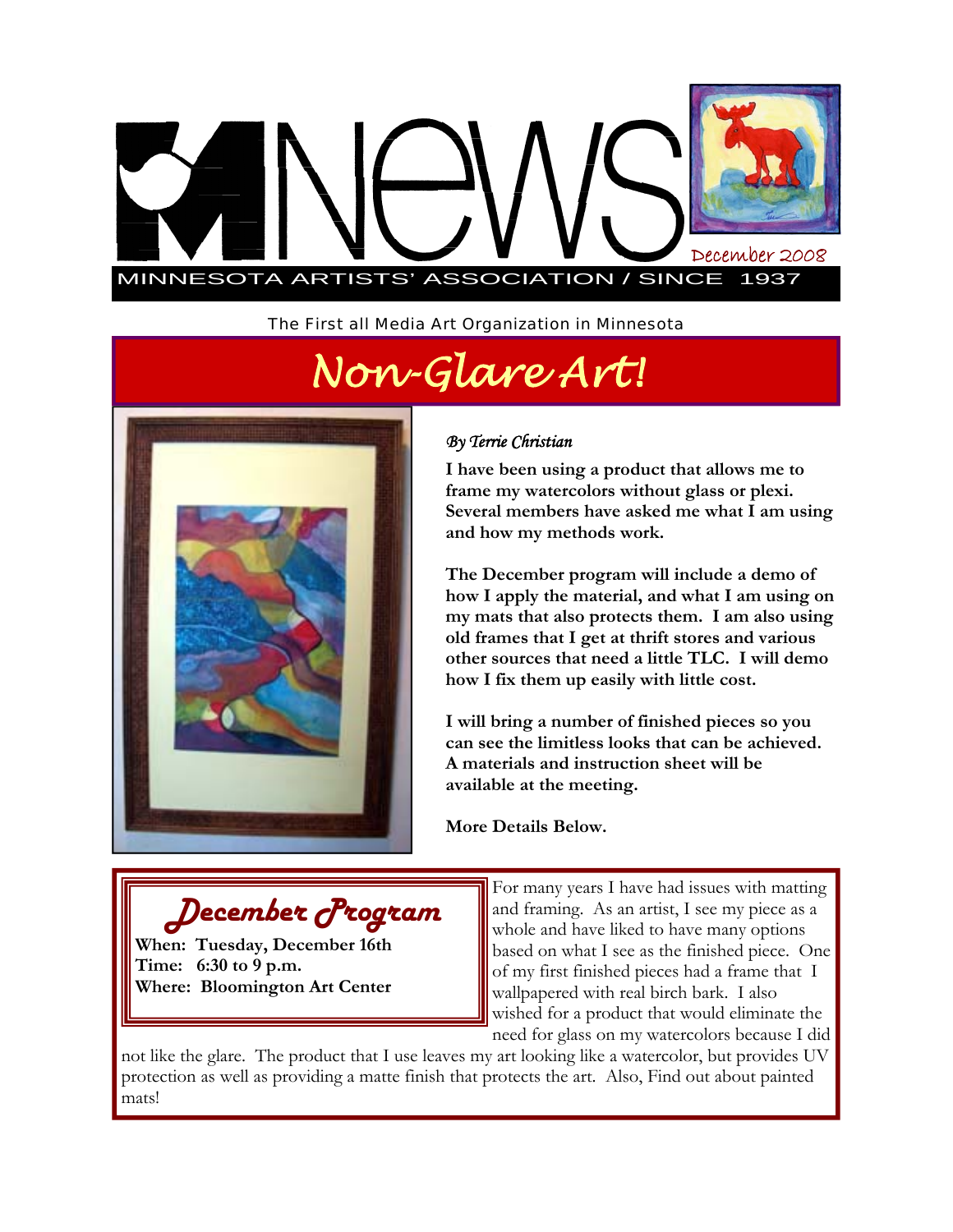## **President's Corner** *by Charlie Breems*



We have been in existence since 1937 and have a rich history that should be honored. Now, with changes in our culture, we should look at ways to expand and be attractive to new members. One of the ways to get this done is to make sure that we

communicate that all levels of artists are welcome. We have a range of artists already, and we want "novices" and "wanna be" artists to know they are welcome! One of the things we already do is make it easy to enter our shows. We allow paintings without regard for when they were painted. Some organizations require that entries be only work done in the last 3 years. We would like to encourage members to give us feedback. Are there things you would like to see us do?

We also want to thank **Emmy White** for volunteering to be our new Secretary and **Seth Breems** to be our new Webmaster.

At our recent board meeting, **Seth Breems** gave details of new ideas for our website. He will be making some changes and will make it possible for artists to "talk" to each other on our site. There will be a gallery for members only and Seth plans to add links to other art organizations to increase our connections with more artists. Seth would like to include artist profiles so that we can know each other better. You may begin to send your information to Seth at **SethBreems@Hotmail.com** 

We also plan to provide Seth with a form of our newsletter that you can view on our website. It will take a little time before the changes are in place.

#### **MAA Board of Directors**

| <b>President</b>               | <b>Charlie Breems</b> | 952-913-8671 |  |
|--------------------------------|-----------------------|--------------|--|
| <b>Secretary</b>               | <b>Emmy White</b>     | 612-825-8312 |  |
| <b>Treasurer</b>               | <b>Jeanna Meyer</b>   | 952-913-8681 |  |
| <b>Activities Coordinators</b> |                       |              |  |
| <b>Exhibitions</b>             | <b>John Williams</b>  | 952-831-0363 |  |
| <b>Programs</b>                | <b>Judy Lieber</b>    | 952-884-1815 |  |
| <b>Projects</b>                | <b>Gene Terres</b>    | 612-825-4512 |  |

**Editor MAA Newsletter Terrie Christian** 763-546-5266 **terriepc@msn.com**

**Webmaster: Seth Breems** 952-496-0724 **SethBreems@hotmail.com**

# *Newsletter changes By Terrie Christian*

It was taking me a long time to print our news. Our board authorized a change to a print shop, and this has increased our costs per newsletter. Also, postage costs have been increasing. For members who have e-mail, we are transitioning to sending you the newsletter by e-mail. For those who do not have e-mail, you will continue to get a colored copy in the mail. Another way that I have cut costs is to reduce the number of newsletters. When we have shows, I have sent out a postcard rather than a newsletter. Much of the news has been focused on "Brag Box", primarily award winners and exhibits. We would like members to send paintings you are proud of. **Be your own judge!** Paintings do not have to be ones you entered in shows or have won any awards. You can all be in the Brag Box! Send a few words with your images! Thanks a bunch for news!!

*December 2008 2 MAA News*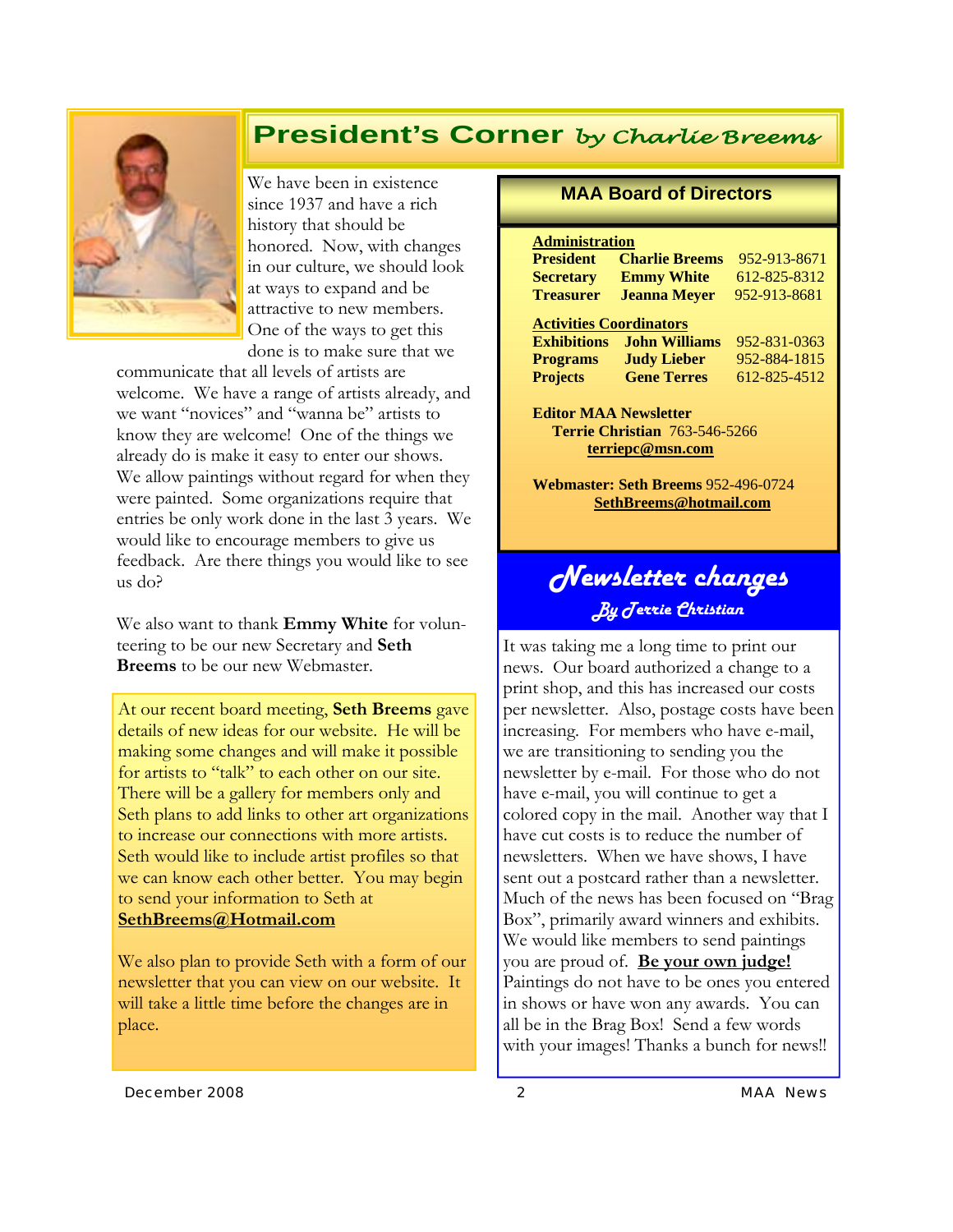### **Brag Box "If Ya Done it, it Ain't Braggin"**

*Member accomplishments Exhibits, winning awards . . .* 

So, in the spirit of starting the idea of being your own judge, I have been including some of my little paintings in the corner for some time. This month, it is



**"Simply Moose".** I usually pick one of my own because it needs to be square, and most of mine are, and I color coordinate it to the front page. I learned this from **Onnalee Graham**  who started the tradition when she was editor. It is an accomplishment to create something! I hope some of our new members will send some images!

Two of our members recently were in the show "Water Bourne" at the Nash Gallery at U of M. **Ed Shimek** and **Marian Alstad.** 

Several of our members also had paintings accepted into the Bloomington Art Center Member's Juried Show. In addition to **Bonnie Crouch** who was in last month's news, **Judy Lieber, Rita Beyer Corrigan,** and **Ron Merchant** all had paintings in that exhibit.



The painting at the bottom of column one is "Lake Series: One Brother", oil on canvas, 36" x 48". Exhibited at the Bloomington Arts Center Annual Juried Members Show 2008. By **Ron Merchant.** 

The following painting, also by **Ron** is "Lake Series: Swans", oil on canvas, 36" x 36". Exhibited at the 12th Annual Extremely Minnesota Juried Exhibition at the Robbin Gallery, November thru December 12th, 2008. It received a Special Merit Award.



Some tips on sending images. Take a photo or a scan of your painting. Do this before you frame it so that there is no glare on the image. Most of the current digital cameras have a bit of a fish eye effect. I usually get a picture that is a bit back so there is space around the image, then crop it so that it ends up looking square or rectangular. This is not always possible as you can see from the picture of my painting on the front page. There you can see the distortion of the lens. When you e-mail the image, it is good if it is at least a few inches big. Reproduction looks better when I reduce the image, as the larger file gives more pixels to make your image look good. The above image was about 10 inches and I reduced it to fit in the column to about 3".

*December 2008 3 MAA News*